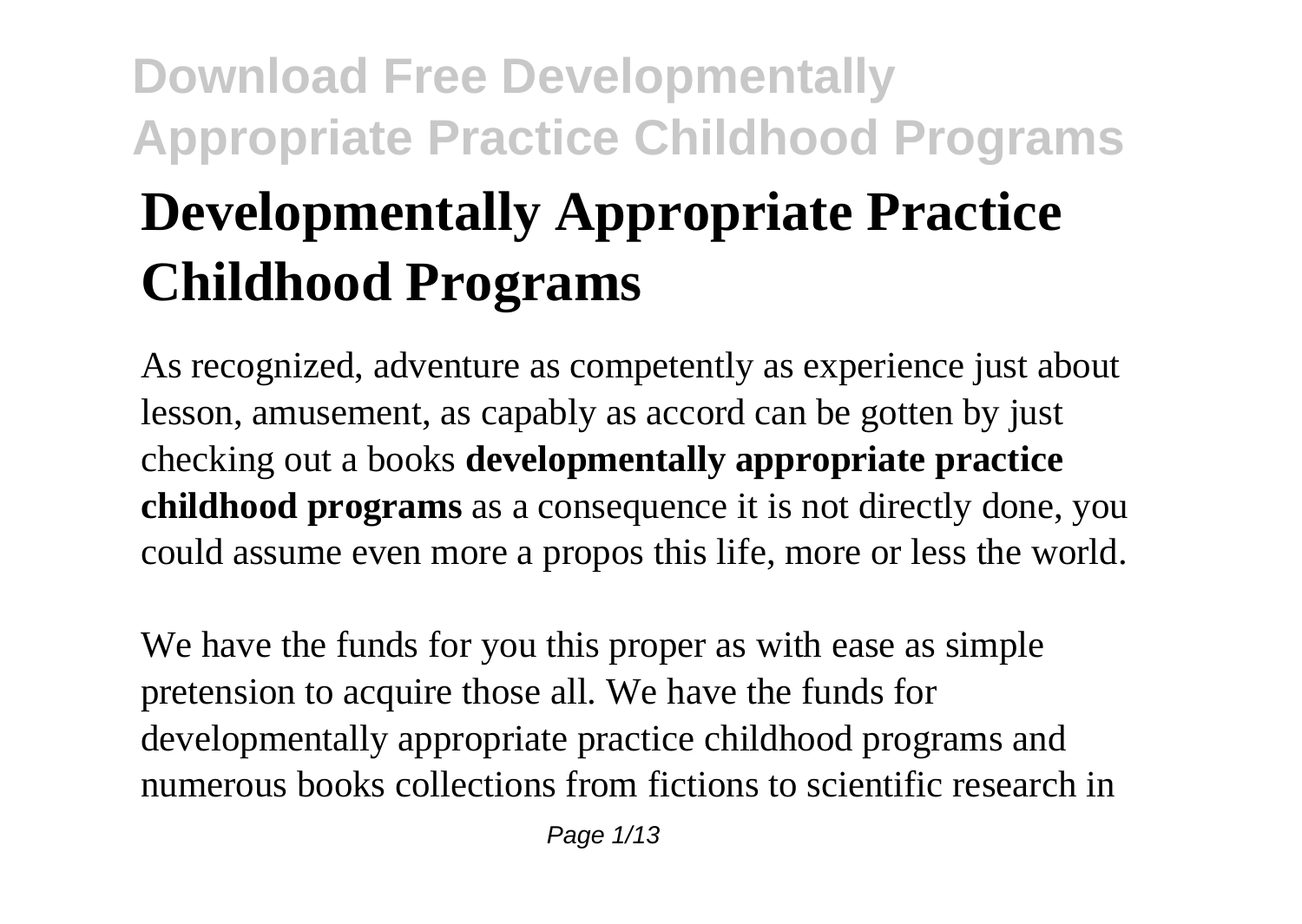**Download Free Developmentally Appropriate Practice Childhood Programs** any way. in the midst of them is this developmentally appropriate practice childhood programs that can be your partner.

Developmentally Appropriate Practice (Introduction) Preschool - Developmentally Appropriate Practice Developmentally Appropriate Practice Training Video *What Is The Developmentally Appropriate Practice?* **Developmentally Appropriate Practices** Developmentally Appropriate Practice Developmentally Appropriate Practice - Early Childhood Education **Developmentally Appropriate Practice Infants, Toddlers, and the CLASS Measure: Developmentally Appropriate Practices** Developmentally Appropriate Literacy Instruction for Young Children Developmentally Appropriate Early Childhood Education Best Practices in Early Childhood Assessment Redirecting Behavior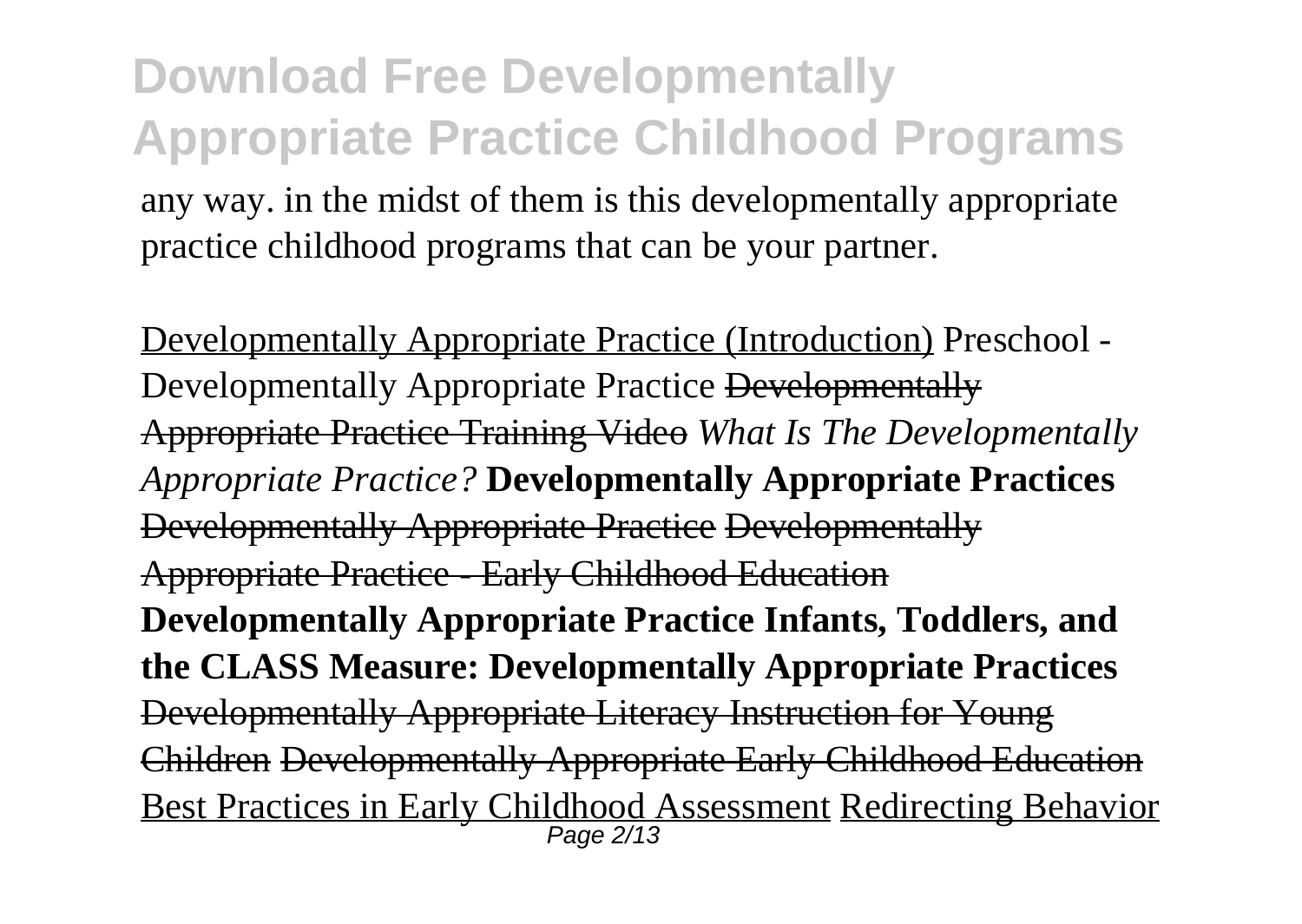Infant \u0026 Toddler Program in Northern NJ - Apple Montessori Schools What is the most important influence on child development | Tom Weisner | TEDxUCLA Engaging with babies and toddlers How early childhood education is important to child development What Does 'High-Quality' Preschool Look Like? | NPR Ed

Importance of Play

The Whole Child Approach**Infant and Toddler Learning** Part 1 - High-Quality Kindergarten Today - Background Webinar: Culturally Appropriate Positive Guidance for Young Children in Our Care

Early Childhood Education: Developmentally Appropriate Programs*BONUS WEBINAR: Developmentally Appropriate Lesson Planning What Developmentally Appropriate Practice Looks Like* Developmentally Appropriate Practices (DAP) in Early Years The Page 3/13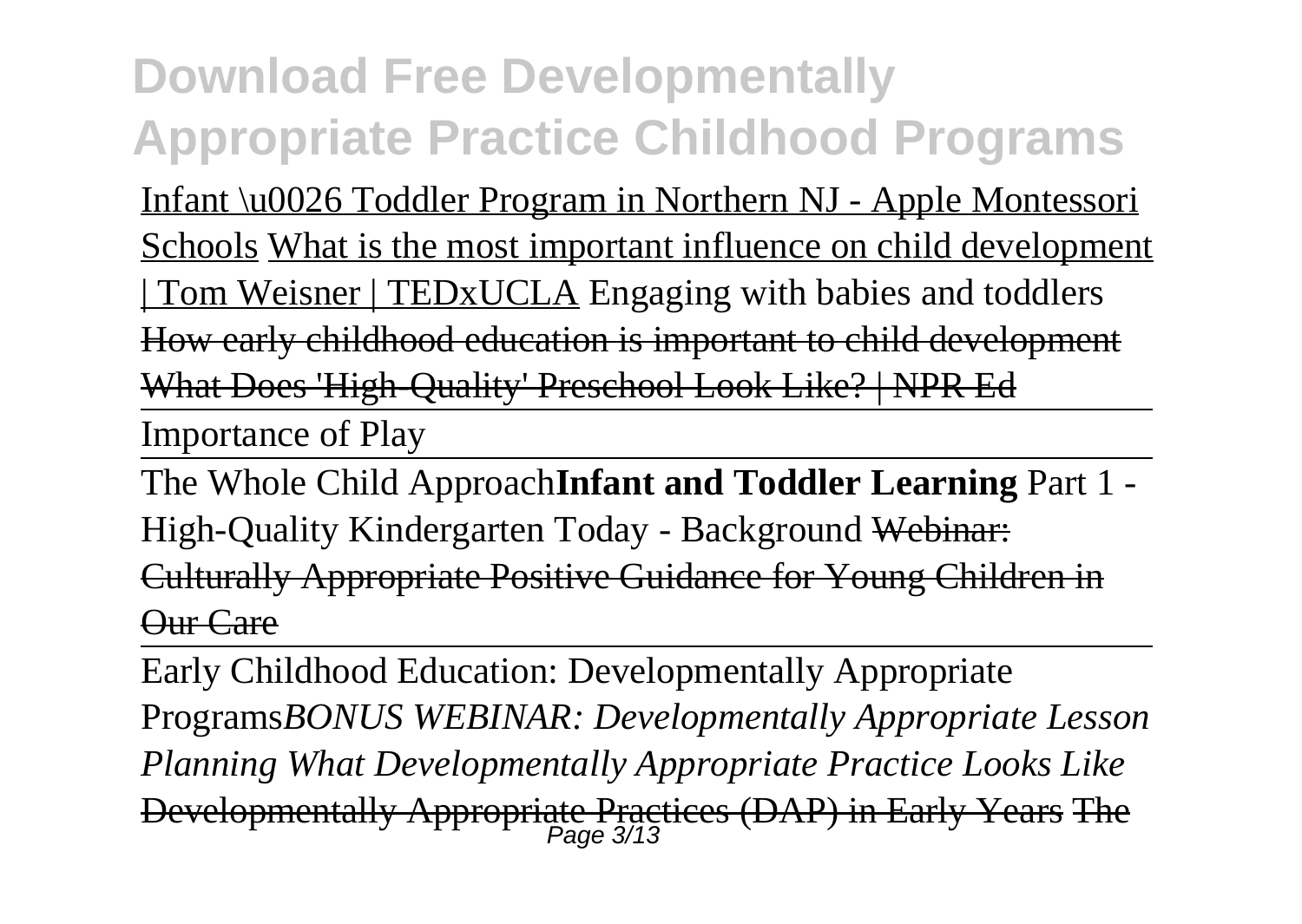Whole-Child Approach and Why It Matters Infant -

Developmentally Appropriate Practice *How to Help Teachers Understand DAP* Developmentally Appropriate Practice Childhood Programs

practice that promotes young children's optimal learning and development. Since its first adoption in 1986, this framework has been known as devel-opmentally appropriate practice.1 The profession's responsibility to promote quality in the care and education of young children compels us to revisit regularly the validity and cur-

Developmentally Appropriate Practice in Early Childhood ... Since the first edition in 1987, NAEYC's book Developmentally Appropriate Practice in Early Childhood Programs has been an Page 4/13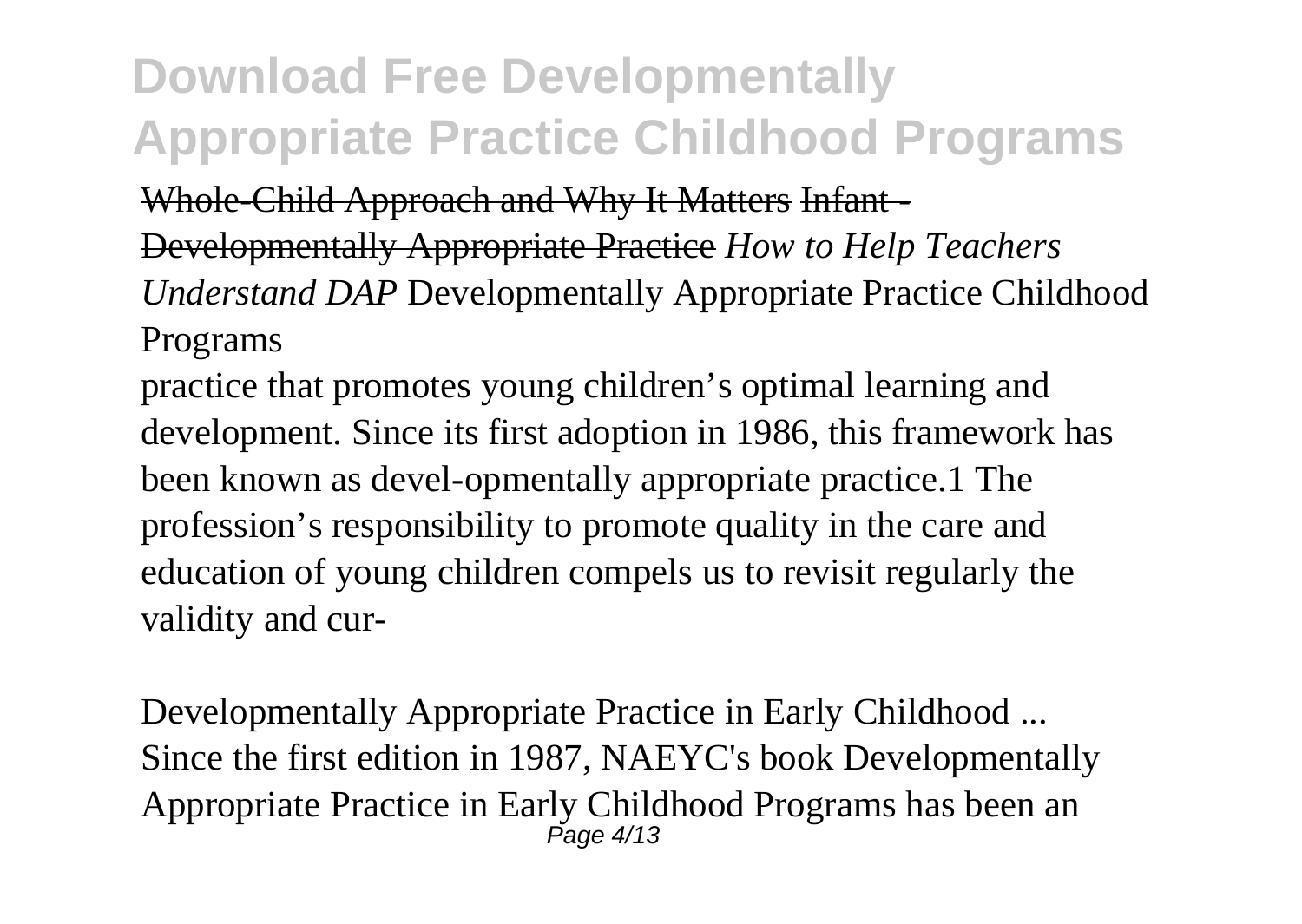#### **Download Free Developmentally Appropriate Practice Childhood Programs** essential resource for the early child care field. Fully revised and expanded, the 2009 version comes with a supplementary CD containing readings on key topics, plus video examples showing developmentally appropriate practice in action.

Developmentally Appropriate Practice in early Childhood ... Developmentally appropriate practice (DAP) is a framework designed to promote young children's optimal learning and development. To make decisions that reflect best practices, educators take into consideration what they know about Child development and learning Each child as an individual Each child's social and cultural context

What is Developmentally Appropriate Practice (DAP)? | NAEYC<br>  $P_{\text{age 5/13}}$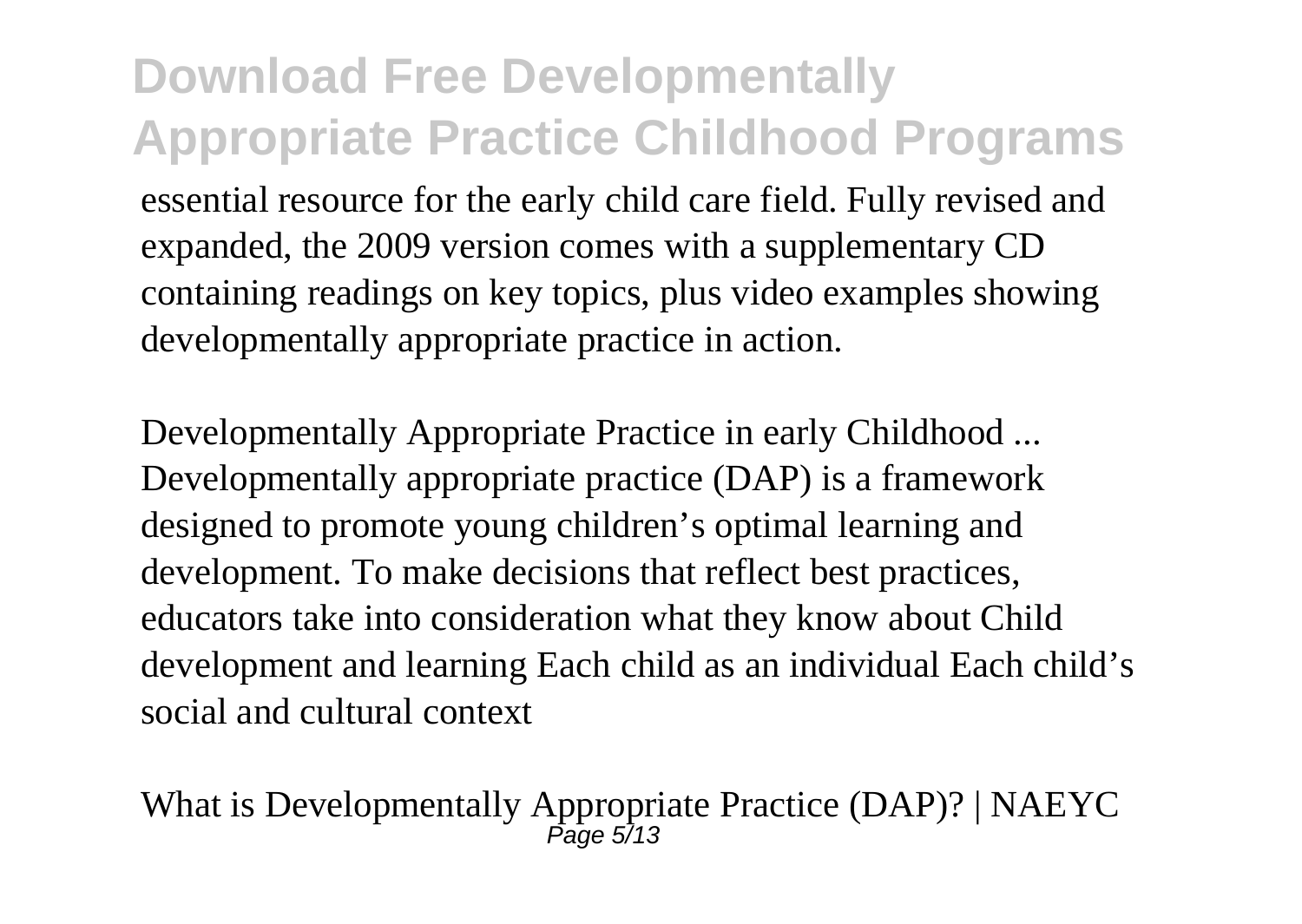Developmentally Appropriate Practice in Early Childhood Programs Serving Children From Birth Through Age 8, Third Edition. Bestseller! Since the first edition in 1987, NAEYC's book Developmentally Appropriate Practice in Early Childhood Programs has been an essential resource for the early child care field. Fully revised and expanded, the 2009 version comes with a supplementary CD containing readings on key topics, plus video examples showing developmentally appropriate practice in action.

Developmentally Appropriate Practice in Early Childhood ... The essential resource for every educator and caregiver Since the first edition in 1987, NAEYC's book Developmentally Appropriate Practice in Early Childhood Programs has been an essential resource for the early child care field. Page 6/13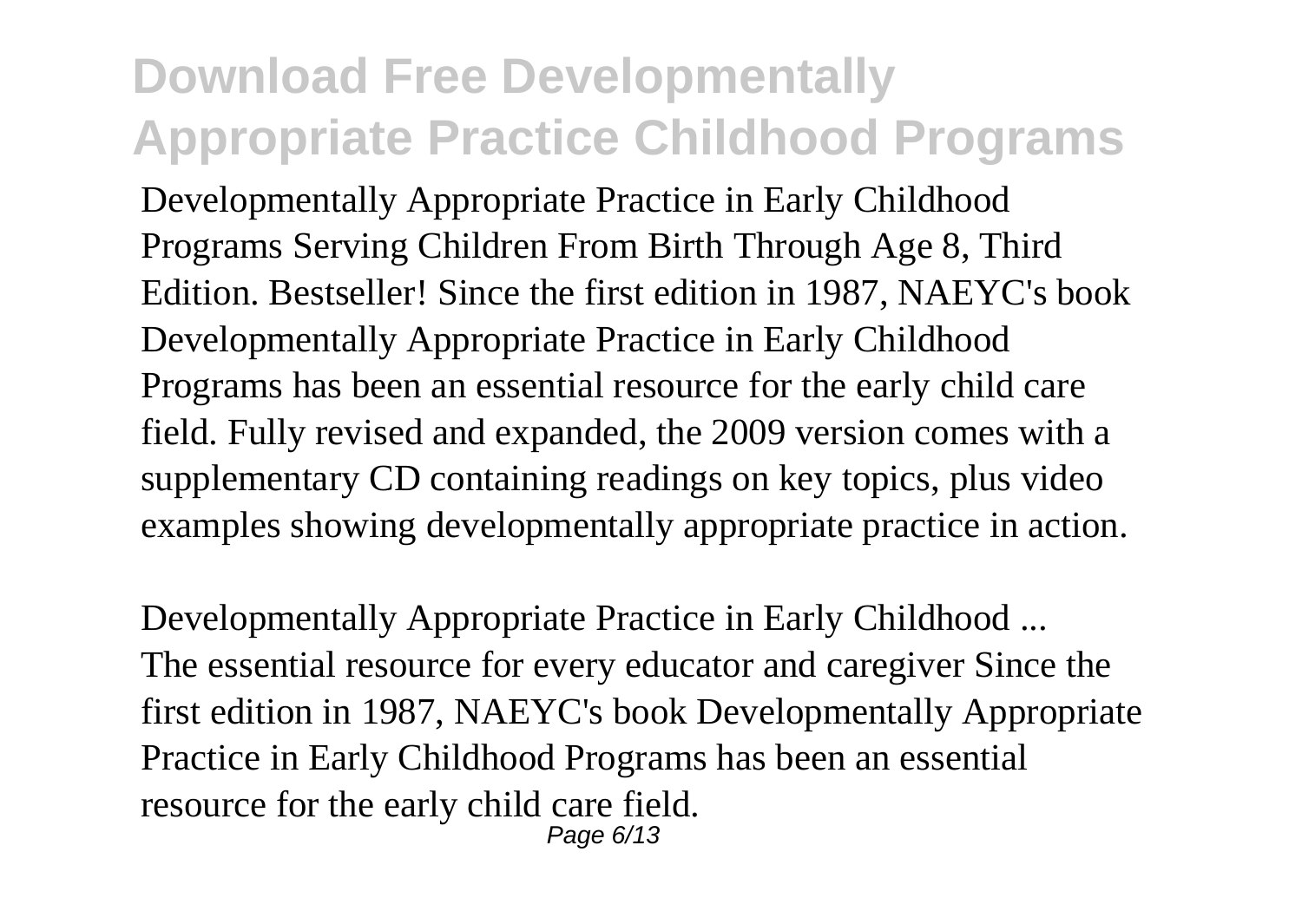Developmentally Appropriate Practice in Early Childhood ... Developmentally appropriate practice is a comprehensive educational perspective that supports optimal healthy development for every child. Developmentally appropriate practice embraces both continuity and change; continuity because it guides a tradition of quality early learning and change as it incorporates new research, knowledge, and science in regard to children's development and learning.

Exploring developmentally appropriate practice — Better ... Strategies and approaches for applying developmentally appropriate practices Community of learners. Provide nurturing, loving, responsive, joyous, and safe care. Build consistent and caring... Page 7/13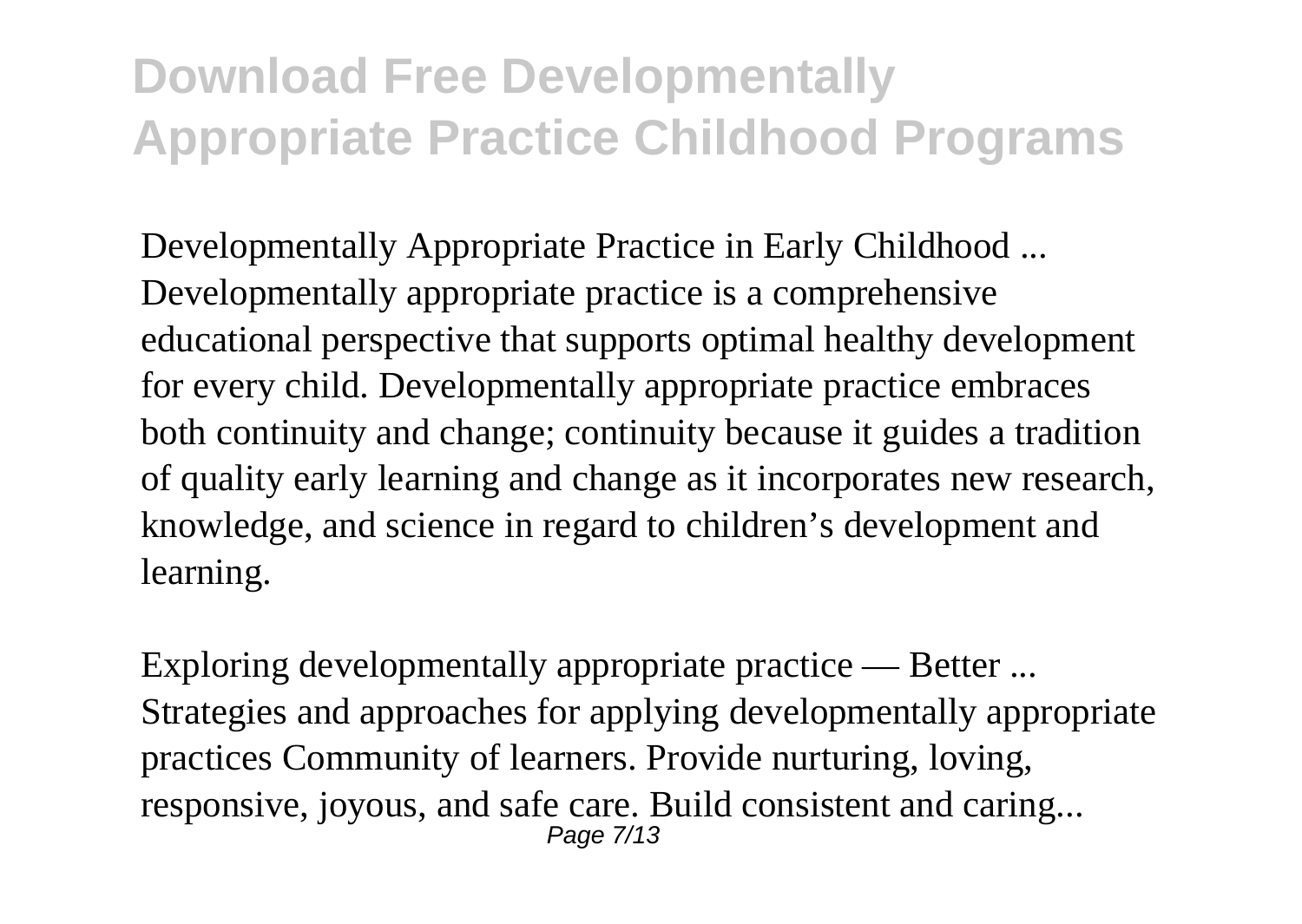#### **Download Free Developmentally Appropriate Practice Childhood Programs** Teaching. Offer both child initiated and teacher-directed learning experiences. Be responsive to children's ...

Applying developmentally appropriate practice — Better Kid ... Developmentally appropriate practice requires that teachers make decisions daily based on their knowledge of child development, taking into consideration individual learning differences and social and cultural influences. A simple definition of developmentally appropriate practices would be a setting and curriculum that meets the cognitive, emotional, and physical needs of children based on child development theories and observations of children's individual strengths and weaknesses.

What Do We Mean by Developmentally Appropriate Practice ... Page 8/13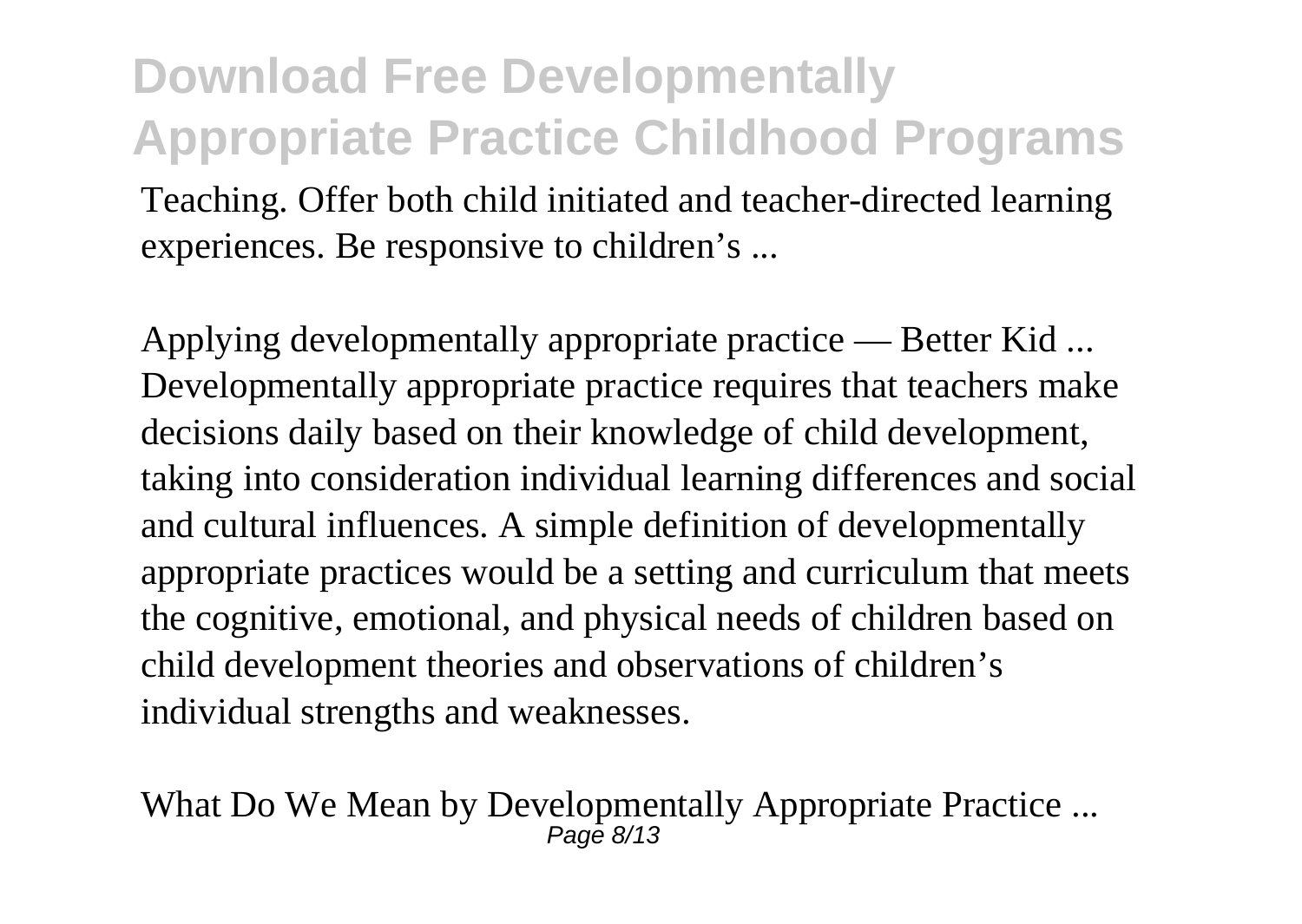Children Learn by Playing DPI promotes play as the key to early learning. The National Association for the Education of Young Children was the front runner in the development of developmentally appropriate practices. They now have these practices developed for infants and toddlers, preschoolers, and kindergartners.

Early Childhood: Developmentally Appropriate Practices ... According to the National Association for the Education of Young Children's Position Statement, "The core of developmentally appropriate practice lies in…intentionality, in the knowledge that practitioners consider when they are making decisions, and in their always aiming for goals that are both challenging and achievable for children."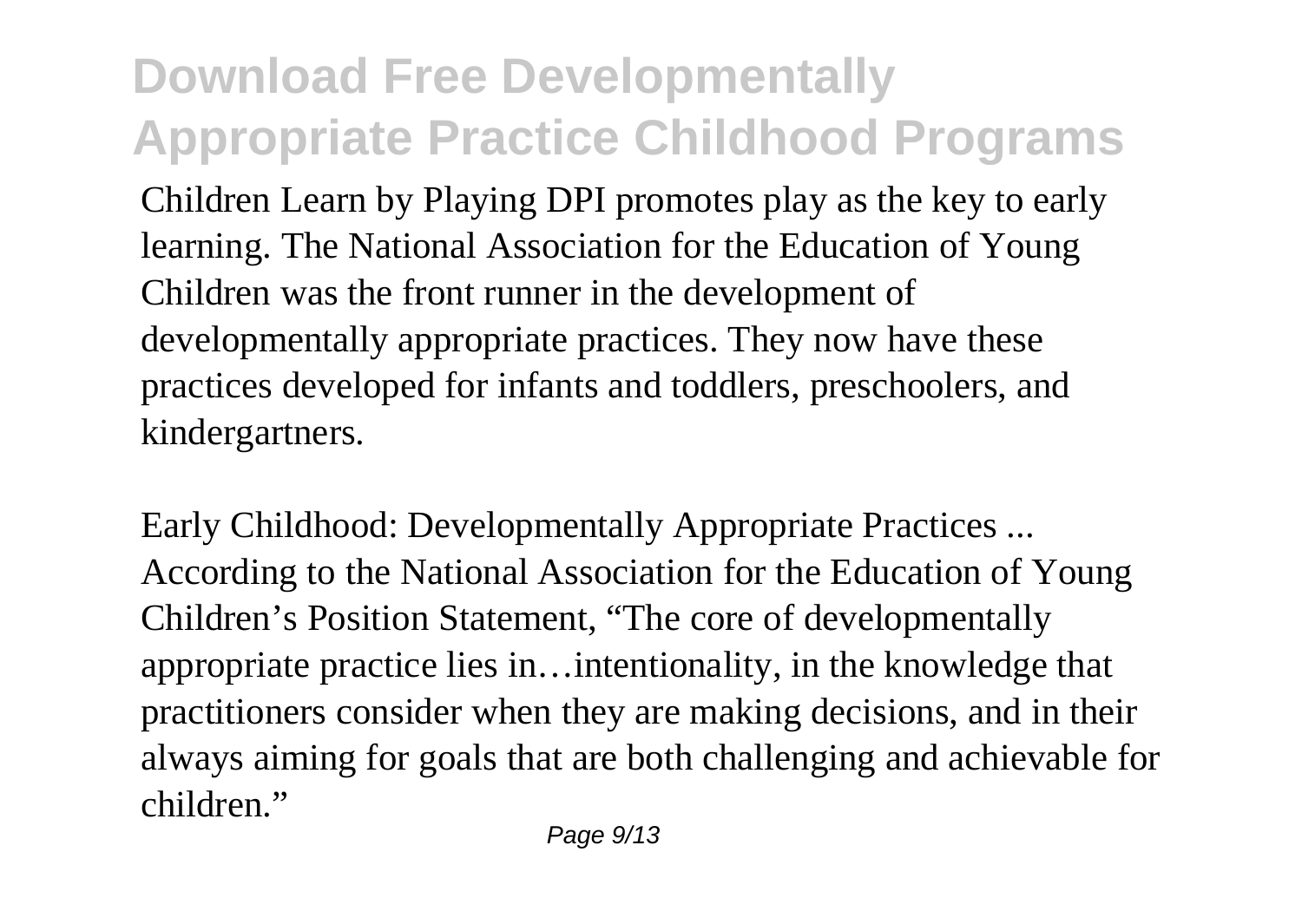2.6: Developmentally Appropriate Practice - Social Sci ... The next revision of the Developmentally Appropriate Practice position statement is currently being finalized. The first draft was released in Spring 2019 for public comment. Based on the insightful feedback the field provided, members of the DAP/Diversity and Equity Workgroup and the Early Learning Systems Committee made revisions resulting in the revised DAP position statement (also ...

Developmentally Appropriate Practice (DAP) Position ... Developmentally appropriate practice refers to a mode of education that focuses on the child as a developing human being and a constant learner. In this approach a child is seen as an active Page 10/13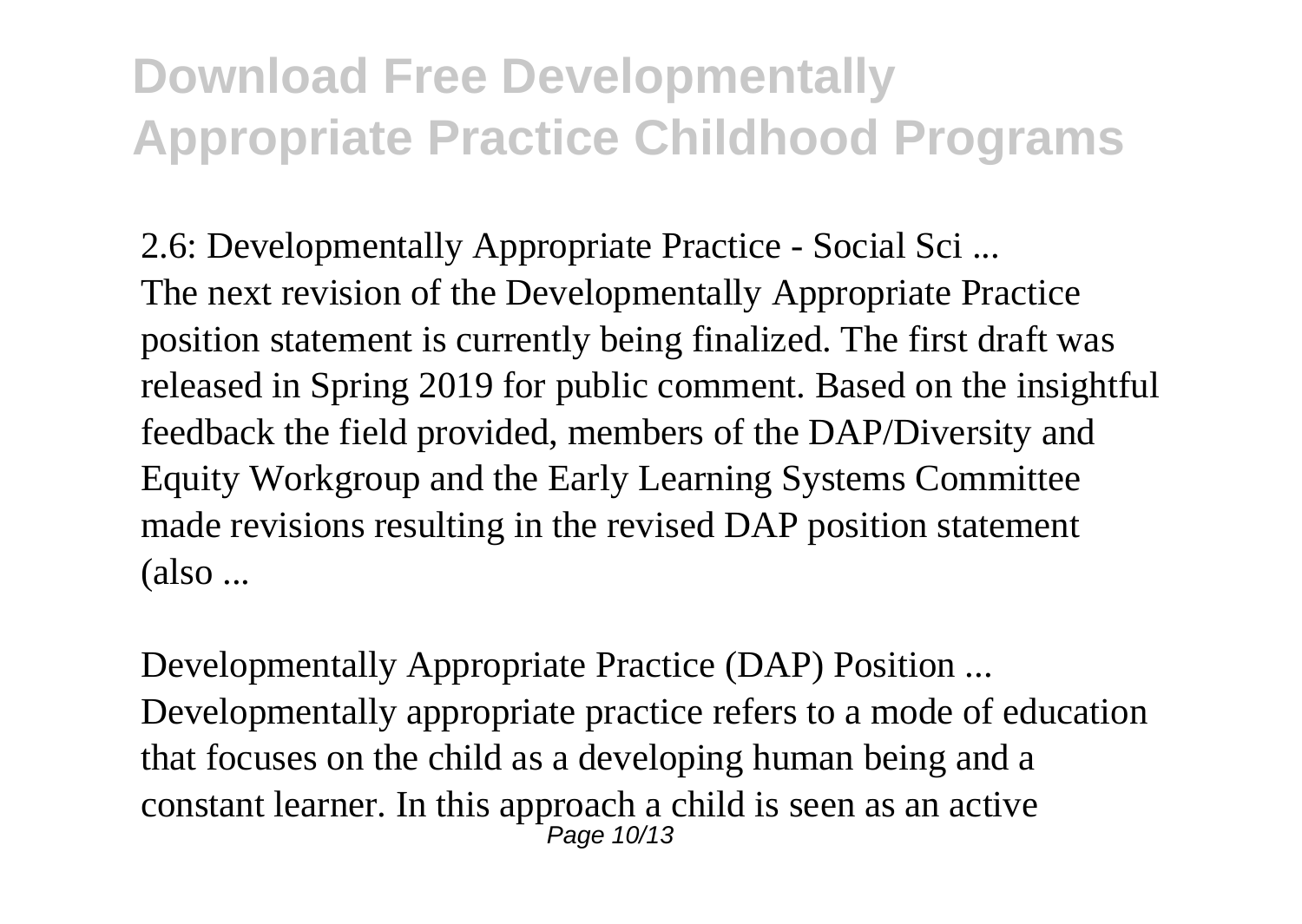#### **Download Free Developmentally Appropriate Practice Childhood Programs** member in the learning process. The program has five characteristics. First, the program is aimed at social, emotional and cognitive development.

Characteristics of developmentally appropriate practice ... Quality early childhood education programs are grounded in wellresearched and evidence-based frameworks. One such framework is developmentally appropriate practice (DAP), which includes educational processes and guidelines espoused by the National Association for the Education of Young Children (NAEYC).

How to Use DAP in the Classroom | Synonym Buy Developmentally Appropriate Practice in Early Childhood Programs (Naeyc (Series), 234.) Revised by Bredekamp, Sue Page 11/13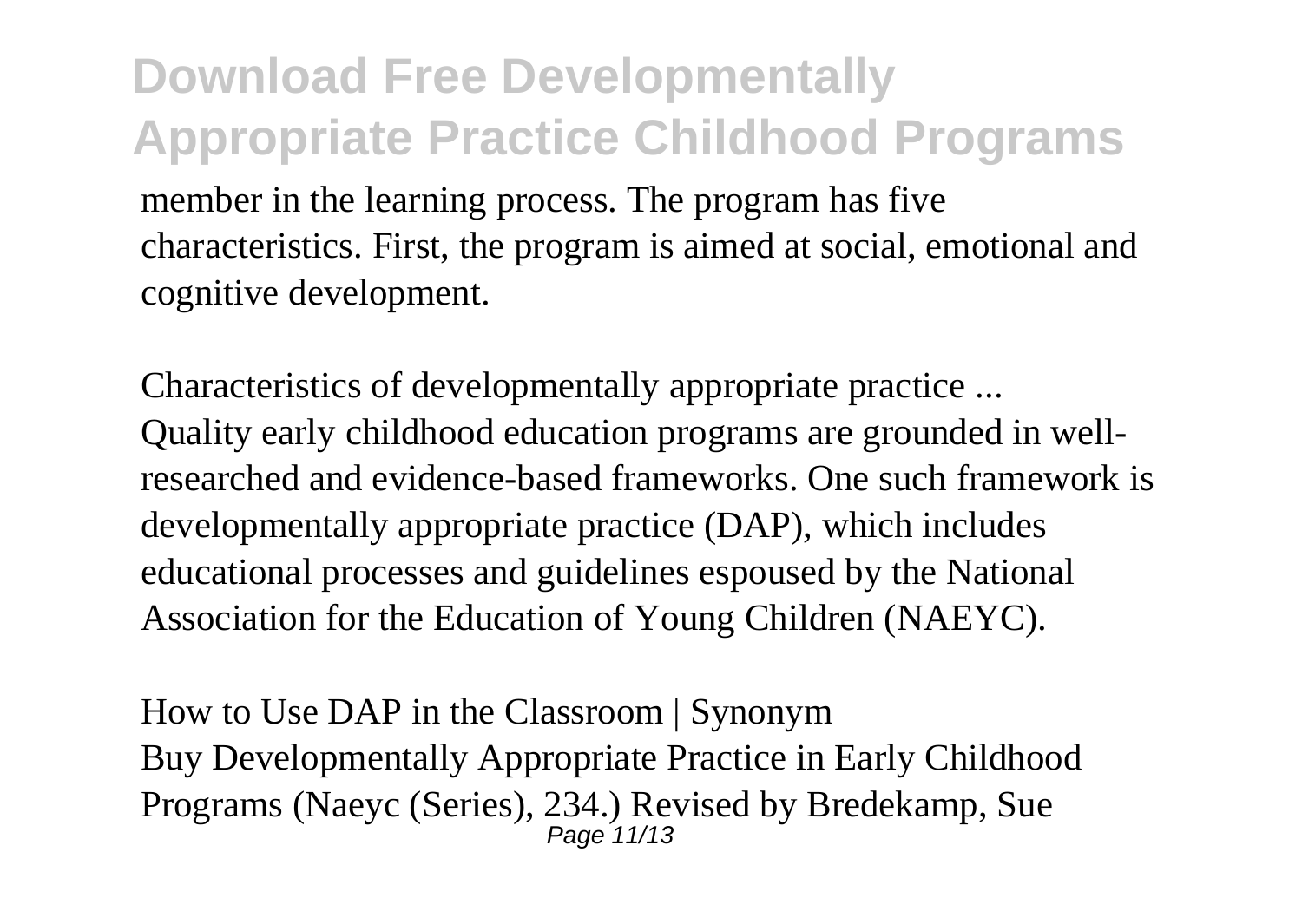**Download Free Developmentally Appropriate Practice Childhood Programs** (ISBN: 9780935989793) from Amazon's Book Store. Everyday low prices and free delivery on eligible orders.

Developmentally Appropriate Practice in Early Childhood ... Taken together, all three considerations result in developmentally appropriate practice. For more information about DAP, the 3 Core Considerations, the 12 Principles of Child Development and Learning, and the 5 Guidelines for Effective Teaching, read the NAEYC position statement " Developmentally Appropriate Practice in Early Childhood Programs Serving Children from Birth through Age 8 " (PDF ...

3 Core Considerations of DAP | NAEYC Download the 10 effective DAP teaching strategies infographic Page 12/13